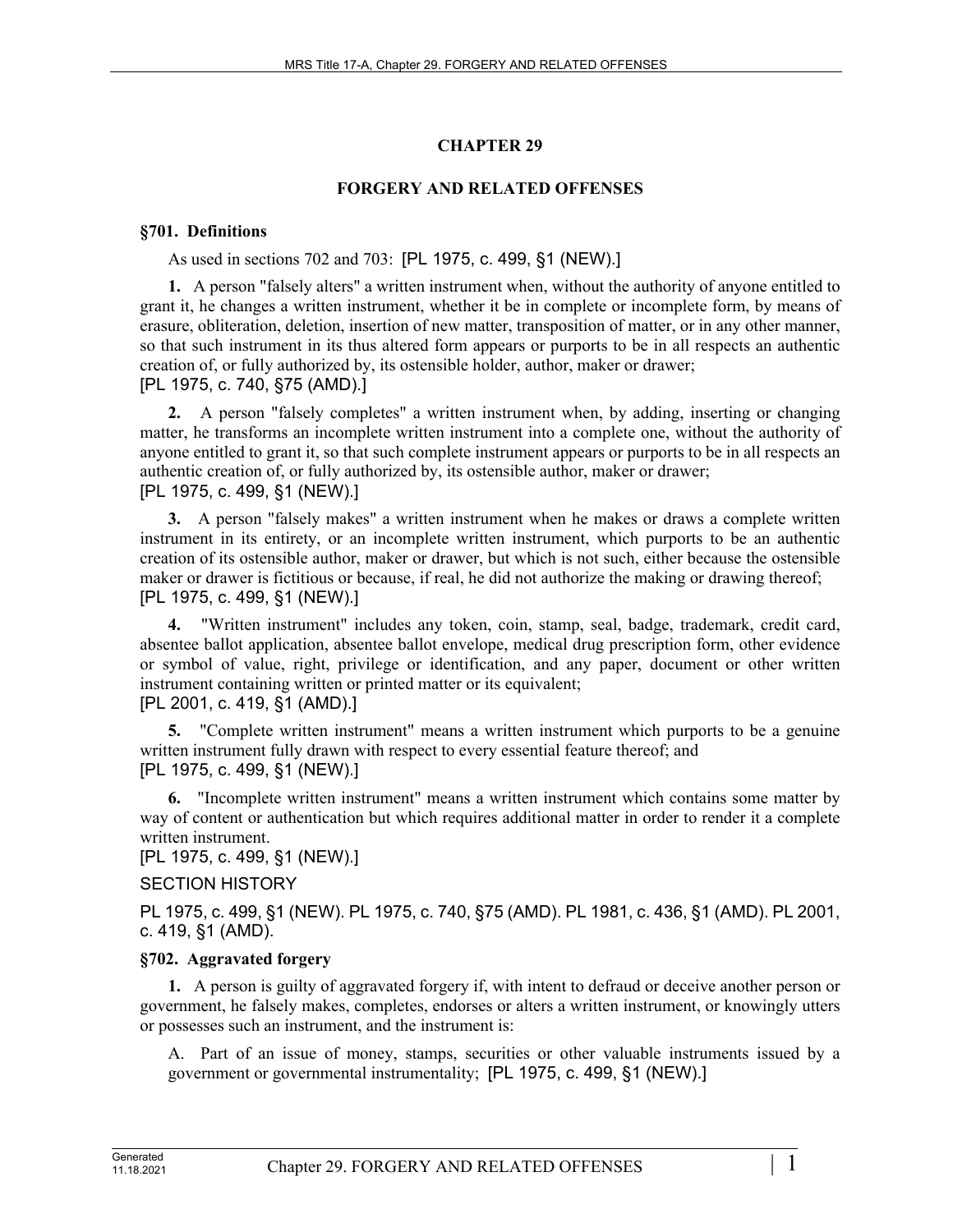B. Part of an issue of stocks, bonds or other instruments representing interests in or claims against an organization or its property; [PL 1975, c. 499, §1 (NEW).]

C. A will, codicil or other instrument providing for the disposition of property after death; [PL 1975, c. 499, §1 (NEW).]

D. A public record or an instrument filed or required or authorized by law to be filed in or with a public office or public employee; or [PL 1975, c. 499, §1 (NEW).]

E. [PL 1989, c. 187, §1 (RP).] [PL 1989, c. 187, §1 (AMD).]

**2.** Aggravated forgery is a Class B crime. [PL 1975, c. 499, §1 (NEW).]

SECTION HISTORY

PL 1975, c. 499, §1 (NEW). PL 1975, c. 740, §76 (AMD). PL 1989, c. 187, §1 (AMD).

#### **§703. Forgery**

**1.** A person is guilty of forgery if, with the intent to defraud or deceive another person or government:

A. The person falsely makes, completes, endorses or alters a written instrument, or knowingly utters or possesses such an instrument. Violation of this paragraph is a Class D crime; [PL 2001, c. 383, §75 (AMD); PL 2001, c. 383, §156 (AFF).]

A-1. The person violates paragraph A and:

(1) The face value of the written instrument or the aggregate value of the instruments is more than \$10,000. Violation of this subparagraph is a Class B crime;

(2) The face value of the written instrument or the aggregate value of the instruments is more than \$1,000 but not more than \$10,000. Violation of this subparagraph is a Class C crime; or

(3) At the time of the forgery, the person has 2 or more prior convictions for any combination of the Maine offenses listed in this subparagraph or for engaging in substantially similar conduct to that of the Maine offenses listed in this subparagraph in another jurisdiction. The Maine offenses are: theft; any violation of this section; any violation of section 401 in which the crime intended to be committed inside the structure is theft; any violation of section 405 in which the crime intended to be committed inside the motor vehicle is theft; any violation of section 651; any violation of section 702 or 708; or attempts to commit any of these crimes. Section 9-A governs the use of prior convictions when determining a sentence. Violation of this subparagraph is a Class C crime; [PL 2007, c. 476, §26 (AMD).]

B. The person causes another, by deception, to sign or execute a written instrument, or utters such an instrument. Violation of this paragraph is a Class D crime; or [PL 2001, c. 383, §75 (AMD); PL 2001, c. 383, §156 (AFF).]

B-1. The person violates paragraph B and:

(1) The face value of the written instrument or the aggregate value of the instruments is more than \$10,000. Violation of this subparagraph is a Class B crime;

(2) The face value of the written instrument or the aggregate value of the instruments is more than \$1,000 but not more than \$10,000. Violation of this subparagraph is a Class C crime; or

(3) At the time of the forgery, the person has 2 or more prior convictions for any combination of the Maine offenses listed in this subparagraph or for engaging in substantially similar conduct to that of the Maine offenses listed in this subparagraph in another jurisdiction. The Maine offenses are: theft; any violation of this section; any violation of section 401 in which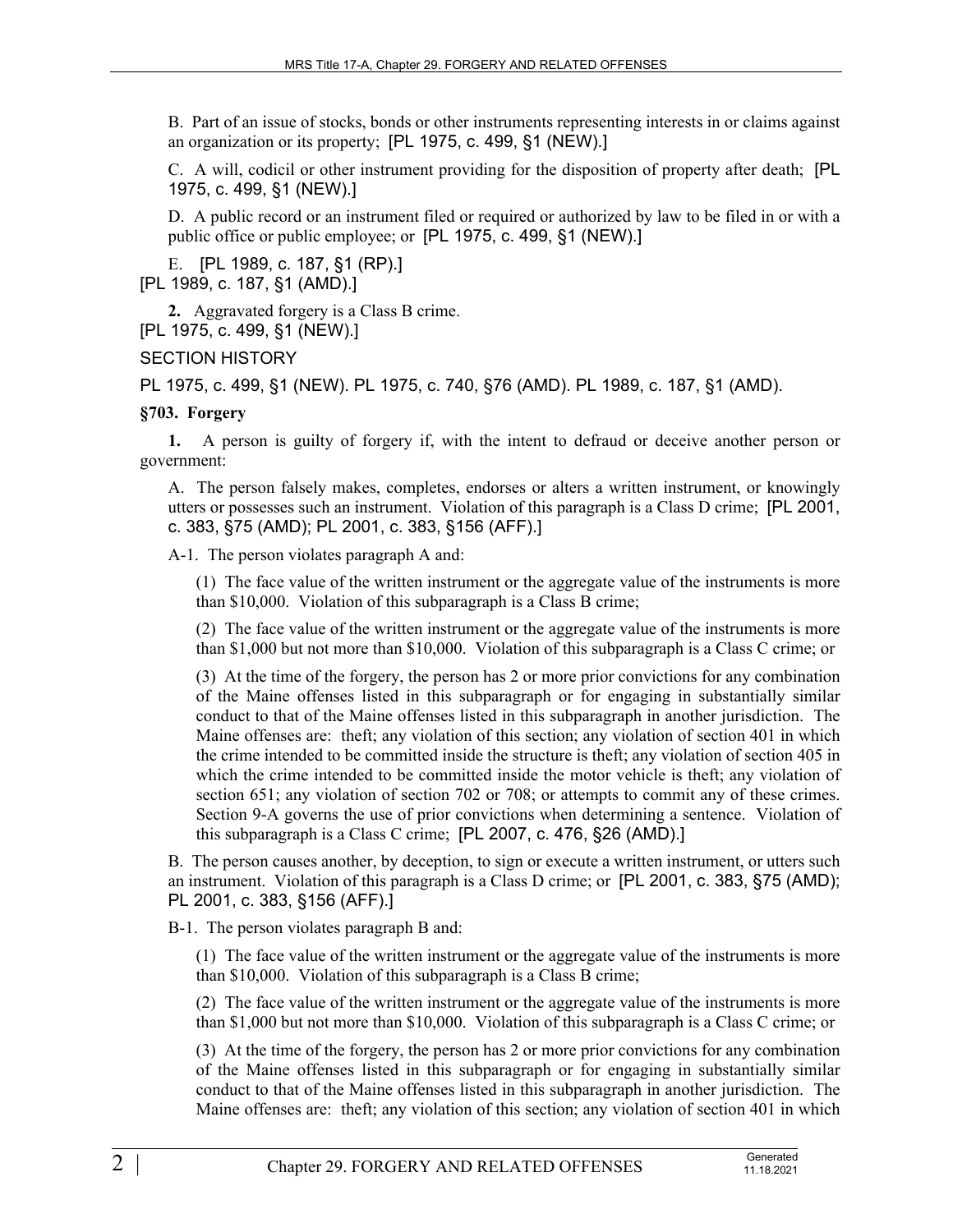the crime intended to be committed inside the structure is theft; any violation of section 405 in which the crime intended to be committed inside the motor vehicle is theft; any violation of section 651; any violation of section 702 or 708; or attempts to commit any of these crimes. Section 9-A governs the use of prior convictions when determining a sentence. Violation of this subparagraph is a Class C crime. [PL 2007, c. 476, §27 (AMD).]

[PL 2007, c. 476, §§26, 27 (AMD).]

**2.** 

[PL 2001, c. 667, Pt. D, §13 (RP); PL 2001, c. 667, Pt. D, §36 (AFF).]

**3.** Amounts of value involved in forgeries may be aggregated in the same manner as provided in section 352, subsection 5, paragraph E. Prosecution of an aggregated forgery may be brought in any venue in which one of the aggregated forgeries was committed. [PL 1989, c. 187, §3 (NEW).]

SECTION HISTORY

PL 1975, c. 499, §1 (NEW). PL 1975, c. 740, §§77,78 (AMD). PL 1977, c. 510, §58 (AMD). PL 1981, c. 317, §21 (AMD). PL 1989, c. 187, §§2,3 (AMD). PL 1995, c. 224, §6 (AMD). PL 2001, c. 383, §§75,76 (AMD). PL 2001, c. 383, §156 (AFF). PL 2001, c. 389, §6 (AMD). PL 2001, c. 667, §§D13,14 (AMD). PL 2001, c. 667, §D36 (AFF). PL 2007, c. 476, §§26, 27 (AMD).

#### **§704. Possession of forgery devices**

**1.** A person is guilty of possession of forgery devices if:

A. He makes or possesses with knowledge of its character, any plate, die or other device, apparatus, equipment or article specifically designed or adapted for use in committing aggravated forgery or forgery; or [PL 1975, c. 499, §1 (NEW).]

B. He makes or possesses any device, apparatus, equipment, or article capable of or adaptable to use in committing an aggravated forgery or forgery, with the intent to use it himself, or to aid or permit another to use it for purposes of committing aggravated forgery or forgery. [PL 1975, c. 499, §1 (NEW).]

[PL 1975, c. 499, §1 (NEW).]

**2.** Possession of forgery devices is a Class E crime. [PL 1975, c. 499, §1 (NEW).]

SECTION HISTORY

PL 1975, c. 499, §1 (NEW).

## **§705. Criminal simulation**

**1.** A person is guilty of criminal simulation if:

A. With intent to defraud, the person makes or alters any property so that it appears to have an age, rarity, quality, composition, source or authorship that it does not in fact possess or, with knowledge of its true character and with intent to defraud, the person transfers or possesses property so simulated. A violation of this paragraph is a Class E crime; [PL 2015, c. 364, §1 (AMD).]

B. In return for a pecuniary benefit:

(1) The person authors, prepares, writes, sells, transfers or possesses with intent to sell or transfer, an essay, term paper or other manuscript knowing that it will be, or believing that it probably will be, submitted by another person in satisfaction of a course, credit or degree requirement at a university or other degree, diploma or certificate-granting educational institution. A violation of this subparagraph is a Class E crime; or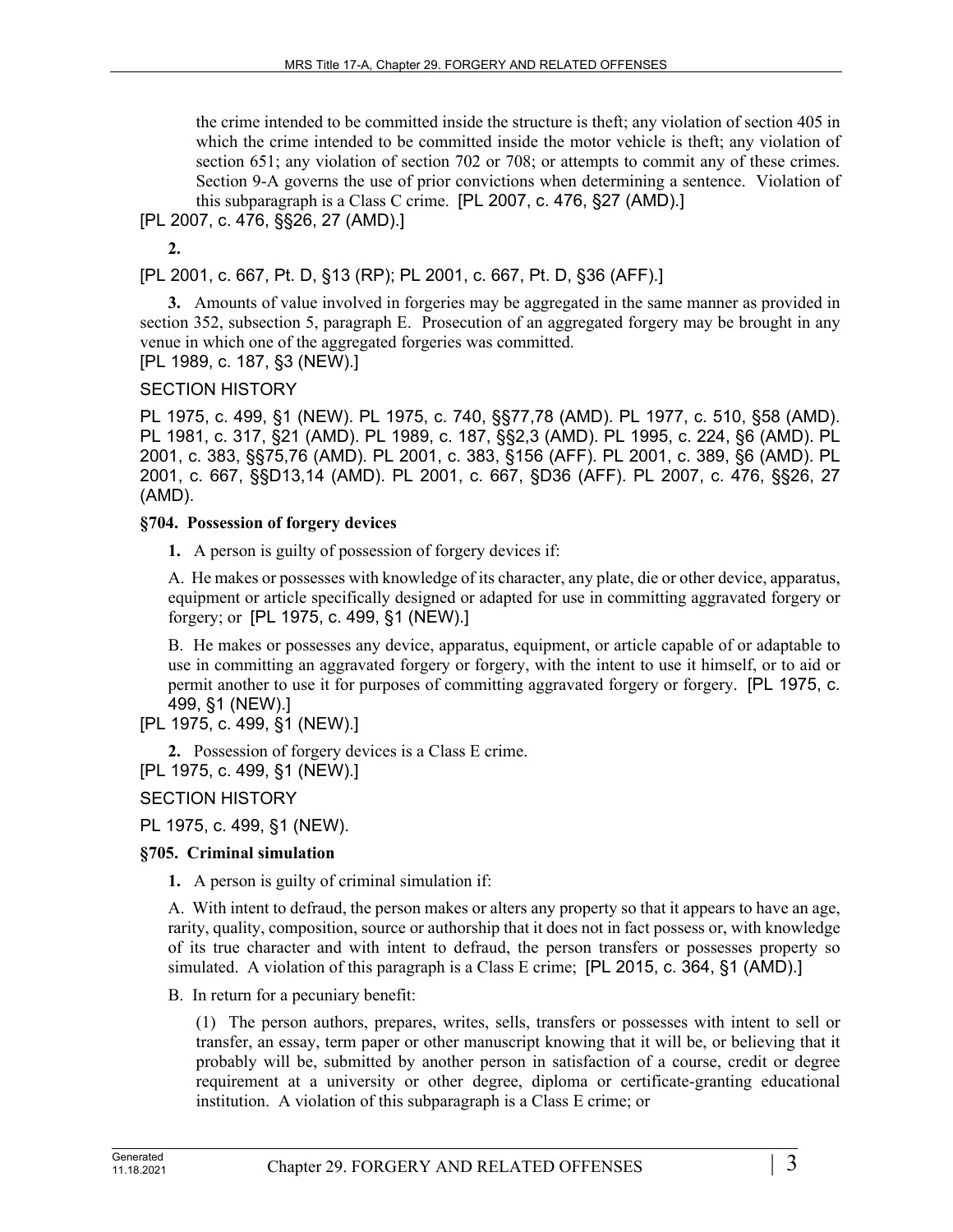(2) The person takes an examination for another person in satisfaction of a course, credit or degree requirement at a university or other degree, diploma or certificate-granting educational institution. A violation of this subparagraph is a Class E crime; [PL 2015, c. 364, §1 (AMD).]

C. The person knowingly makes, gives or exhibits a false pedigree in writing of any animal. A violation of this paragraph is a Class E crime; [PL 2015, c. 364, §1 (AMD).]

D. With intent to defraud and to prevent identification:

(1) The person alters, removes or obscures the manufacturer's serial number or any other distinguishing identification number, mark or symbol upon any automobile, snowmobile, outboard motor, motorboat, aircraft or any other vehicle or upon any machine or other object, other than a firearm. A violation of this subparagraph is a Class E crime; or

(2) The person possesses any such object or any such item after that number has been altered, removed or obscured. A violation of this subparagraph is a Class E crime; or [PL 2015, c. 364, §1 (AMD).]

E. With intent to defraud or to prevent identification:

(1) The person alters, removes or obscures the manufacturer's make, model or serial number on any firearm. A violation of this subparagraph is a Class C crime; or

(2) The person possesses a firearm altered as set out in subparagraph (1) or intentionally or knowingly transports any such firearm. A violation of this subparagraph is a Class C crime. [PL 2015, c. 364, §1 (NEW).]

[PL 2015, c. 364, §1 (AMD).]

**2.** 

[PL 2015, c. 364, §1 (RP).]

SECTION HISTORY

PL 1975, c. 499, §1 (NEW). PL 1979, c. 129 (AMD). PL 2015, c. 364, §1 (AMD).

#### **§706. Suppressing recordable instrument**

**1.** A person is guilty of suppressing a recordable instrument if, with intent to defraud anyone, he falsifies, destroys, removes or conceals any will, deed, mortgage, security instrument or other writing for which the law provides public recording, whether or not it is in fact recorded. [PL 1975, c. 499, §1 (NEW).]

**2.** Suppressing a recordable instrument is a Class E crime. [PL 1975, c. 499, §1 (NEW).]

SECTION HISTORY

PL 1975, c. 499, §1 (NEW).

#### **§706-A. Falsely filing a recordable instrument**

**1.** A person is guilty of falsely filing a recordable instrument if, with intent to defraud, harass or intimidate, the person files or causes to be filed a will, deed, mortgage, security instrument or other writing for which the law provides public recording, knowing or believing the writing to be false or without legal authority.

[PL 2007, c. 228, §2 (NEW).]

**2.** Falsely filing a recordable instrument is a Class D crime.

[PL 2007, c. 228, §2 (NEW).]

SECTION HISTORY

PL 2007, c. 228, §2 (NEW).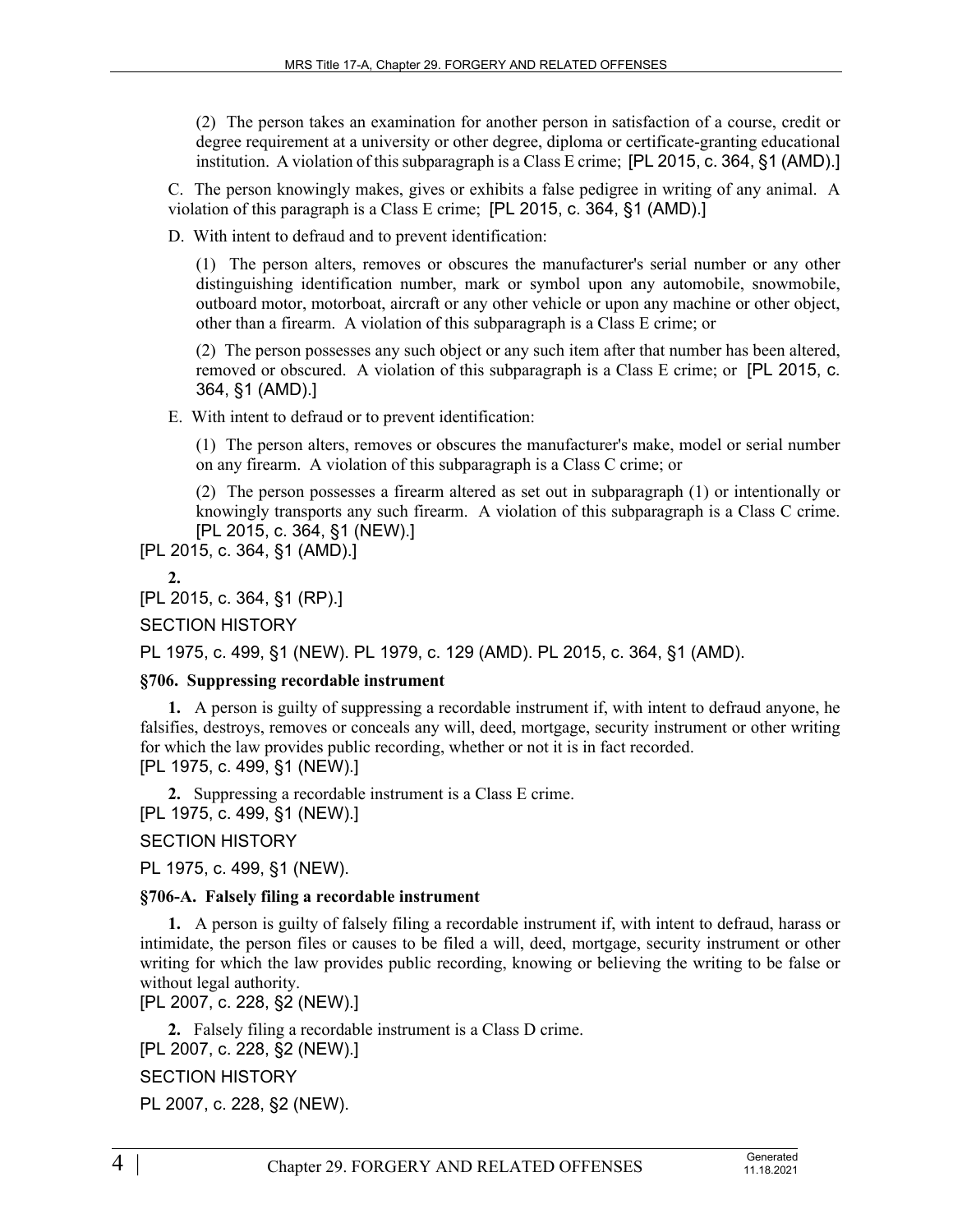### **§707. Falsifying private records**

**1.** A person is guilty of falsifying private records if, with intent to defraud any person, he:

A. Makes a false entry in the records of an organization, or [PL 1975, c. 499, §1 (NEW).]

B. Alters, erases, obliterates, deletes, removes or destroys a true entry in the records of an organization; or [PL 1975, c. 499, §1 (NEW).]

C. Omits to make a true entry in the records of an organization in violation of a duty to do so which he knows to be imposed on him by statute; or [PL 1975, c. 499, §1 (NEW).]

D. Prevents the making of a true entry or causes the omission thereof in the records of an organization. [PL 1975, c. 499, §1 (NEW).]

[PL 1975, c. 499, §1 (NEW).]

**2.** Falsifying private records is a Class E crime. [PL 1975, c. 499, §1 (NEW).]

SECTION HISTORY

PL 1975, c. 499, §1 (NEW).

### **§707-A. Falsifying health care records**

**1.** A person is guilty of falsifying health care records if, with intent to deceive any person or governmental entity, the person:

A. Makes, or causes to be made, a false material entry in the health care records maintained by a health care provider; [PL 2017, c. 410, §1 (NEW).]

B. Alters, erases, obliterates, deletes, removes or destroys a true material entry in the health care records maintained by a health care provider; [PL 2017, c. 410, §1 (NEW).]

C. Knowingly omits to make a true material entry in the health care records maintained by a health care provider in violation of a duty to do so that is imposed by statute, standard of care or regulatory provision; or [PL 2017, c. 410, §1 (NEW).]

D. Prevents the making of a true material entry or causes the omission of a true material entry in the health care records maintained by a health care provider. [PL 2017, c. 410, §1 (NEW).] [PL 2017, c. 410, §1 (NEW).]

**2.** Supplementation of information or correction of an error in health care records in a manner that reasonably discloses that the supplementation or correction was performed and that does not conceal or alter prior entries is not a violation of this section.

[PL 2017, c. 410, §1 (NEW).]

**3.** Falsifying health care records is a Class D crime, except as provided in subsection 4. [PL 2017, c. 410, §1 (NEW).]

**4.** Falsifying health care records is a Class C crime if any reliance on a violation of this section causes serious bodily injury or impairment of the mental or behavioral condition of any person. [PL 2017, c. 410, §1 (NEW).]

**5.** As used in this section, the following definitions apply.

A. "Health care provider" means a hospital, clinic, nursing home or other facility in which skilled nursing care or medical services are prescribed by or performed under the general direction of persons licensed to practice medicine, dentistry, podiatry or surgery in this State and that is licensed or otherwise authorized by the laws of this State. [PL 2017, c. 410, §1 (NEW).]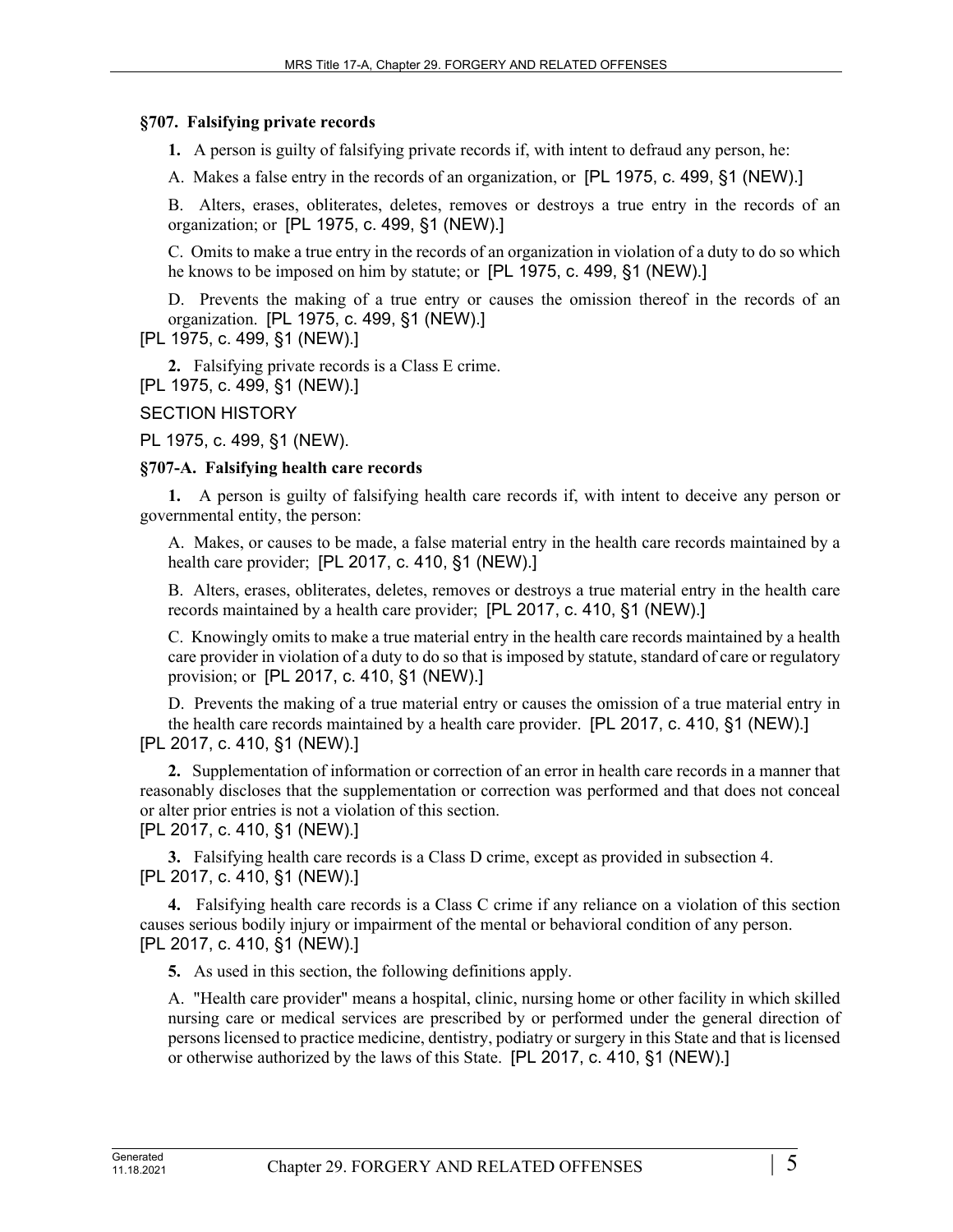B. "Health care record" means a record that relates to an individual's physical, mental or behavioral condition, personal or family medical history or medical treatment or the health care provided to that individual. [PL 2017, c. 410, §1 (NEW).]

C. "Material" means capable of altering the course or outcome of any subsequent reliance on the health care record. [PL 2017, c. 410, §1 (NEW).]

[PL 2017, c. 410, §1 (NEW).]

## SECTION HISTORY

PL 2017, c. 410, §1 (NEW).

### **§708. Negotiating a worthless instrument**

**1.** A person is guilty of negotiating a worthless instrument if:

A. The person intentionally issues or negotiates a negotiable instrument knowing that it will not be honored by the maker or drawee. Violation of this paragraph is a Class E crime; or [PL 2001, c. 383, §77 (NEW); PL 2001, c. 383, §156 (AFF).]

B. The person violates paragraph A and:

(1) The face value of the written instrument or the aggregate value of the instruments is more than \$10,000. Violation of this subparagraph is a Class B crime;

(2) The face value of the written instrument or the aggregate value of the instruments is more than \$1,000 but not more than \$10,000. Violation of this subparagraph is a Class C crime;

(3) The face value of the negotiable instrument is more than \$500 but not more than \$1,000. Violation of this subparagraph is a Class D crime; or

(4) At the time of negotiating a worthless instrument, the person has 2 or more prior convictions for any combination of the Maine offenses listed in this subparagraph or for engaging in substantially similar conduct to that of the Maine offenses listed in this subparagraph in another jurisdiction. The Maine offenses are: theft; any violation of this section; any violation of section 401 in which the crime intended to be committed inside the structure is theft; any violation of section 405 in which the crime intended to be committed inside the motor vehicle is theft; any violation of section 651; any violation of section 702 or 703; or attempts to commit any of these crimes. Section 9-A governs the use of prior convictions when determining a sentence. Violation of this subparagraph is a Class C crime. [PL 2007, c. 476, §28 (AMD).]

[PL 2007, c. 476, §28 (AMD).]

**2.** Proof of the following gives rise to a permissible inference under the Maine Rules of Evidence, Rule 303 that the person issuing or negotiating the instrument knew that it would not be honored:

A. The drawer had no account with the drawee at the time the instrument was negotiated; [PL 2011, c. 504, §1 (AMD).]

B. Payment was refused by the drawee for lack of funds upon presentment made within the time frame specified in Title 11, section 3‑1304, and the drawer failed to honor the drawer's contract within 5 days after actual receipt of a notice of dishonor, as defined in Title 11, section 3-1503, except that this time limit is tolled during one subsequent representment of the negotiable instrument; or [PL 2011, c. 504, §1 (AMD).]

C. The drawer refuses to tender payment in the amount of the instrument within 5 days of receipt of a notice under this paragraph mailed by certified or registered mail evidenced by return receipt at the address printed on the instrument or given at the time of issuance. The notice must be substantially as follows: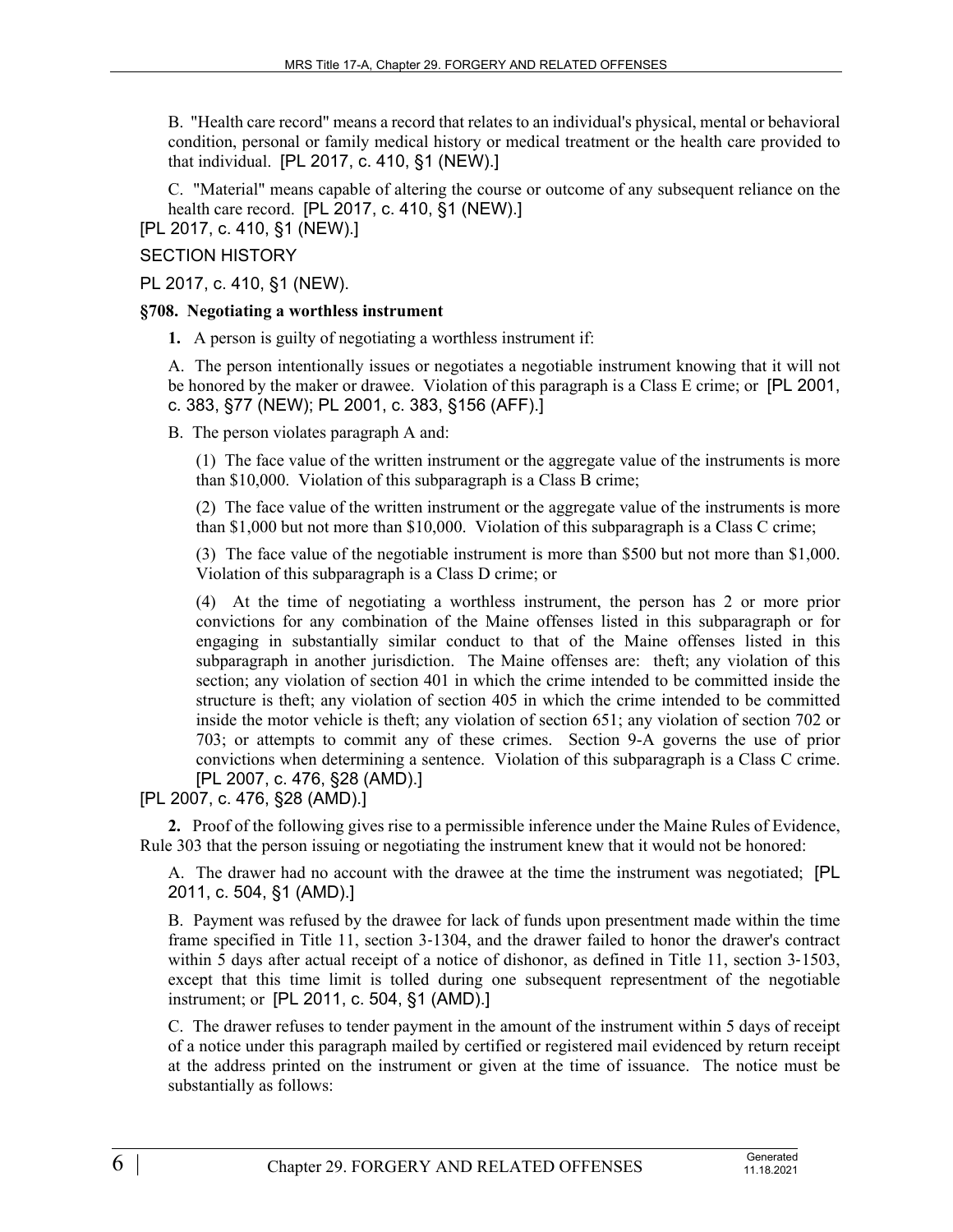"You are hereby notified that the following instrument(s):

Number: ........... Date: ............ Amount: ............. Name of Bank: ................. drawn upon ....................... and payable to ............................., (has)(have) been dishonored. Pursuant to Maine law, the Maine Revised Statutes, Title 17‑A, section 708, subsection 2, you have 5 days from receipt of this notice to tender payment of the total amount of the instrument(s) plus the applicable service charge(s) of \$.............(............dollars and ............cents) and any fee charged to the holder of the instrument(s) by a bank or financial institution as a result of the instrument(s) not being honored, the total amount due being \$..........(..........dollars and..........cents). Pursuant to Title 17‑A, section 708, subsection 2, unless this amount is paid in full to ...........within 5 days after the actual receipt of this notice of dishonor, your failure to pay the amount owed gives rise to a permissible inference under the Maine Rules of Evidence, Rule 303 that you knew that your instrument(s) would not be honored. Your failure to pay the amount owed could result in a report to a law enforcement agency for investigation and possible criminal prosecution for negotiating a worthless instrument in violation of Title 17‑A, section 708, subsection 1." [RR 2011, c. 2, §15 (COR).]

[RR 2011, c. 2, §15 (COR).]

**2-A.** The following evidentiary provisions apply.

A. Proof that there is a purported stamp or writing of the drawee, payor bank or presenting bank on or accompanying the instrument that states "no account," "account closed" or some other terminology indicating that the instrument was not honored because no account existed gives rise to a permissible inference under the Maine Rules of Evidence, Rule 303 that the person who issued or negotiated the instrument has no account with the drawee at the time the instrument was issued or negotiated. [PL 2001, c. 383, §79 (AMD); PL 2001, c. 383, §156 (AFF).]

B. Proof that there is a purported stamp or writing of the drawee, payor bank or presenting bank on or accompanying the instrument that states "insufficient funds," "NSF" or some other terminology indicating that the instrument was not honored due to lack of funds gives rise to a permissible inference under the Maine Rules of Evidence, Rule 303 that the person who issued or negotiated the instrument had insufficient funds with the drawee at the time the instrument was issued or negotiated. [PL 2001, c. 383, §79 (AMD); PL 2001, c. 383, §156 (AFF).]

C. The purported stamp or writing of the drawee, payor bank or presenting bank on or accompanying a negotiable instrument is admissible in evidence in any court of the State, unless the defendant requests in writing at least 10 days before trial that the prosecution provide a qualified witness to testify as to why the instrument was not honored. [PL 1997, c. 253, §1 (NEW).]

[PL 2001, c. 383, §79 (AMD); PL 2001, c. 383, §156 (AFF).]

**3.** As used in this section, unless the context otherwise indicates, the following terms have the following meanings.

A. "Issue" has the meaning provided in Title 11, section 3-1105, subsection (1). [PL 1995, c. 38, §2 (AMD).]

A-1. "Drawee" has the meaning provided in Title 11, section 3–1103, subsection (1), paragraph (b). [PL 1995, c. 38, §2 (NEW).]

A-2. "Drawer" has the meaning provided in Title 11, section 3-1103, subsection (1), paragraph (c). [PL 1995, c. 38, §2 (NEW).]

B. "Negotiable instrument" has the meaning provided in Title 11, section 3-1104. [PL 1995, c. 38, §2 (AMD).]

C. "Negotiation" and its variants have the meaning provided in Title 11, section 3‑1201. [PL 1995, c. 38, §2 (AMD).]

[PL 1995, c. 38, §2 (AMD).]